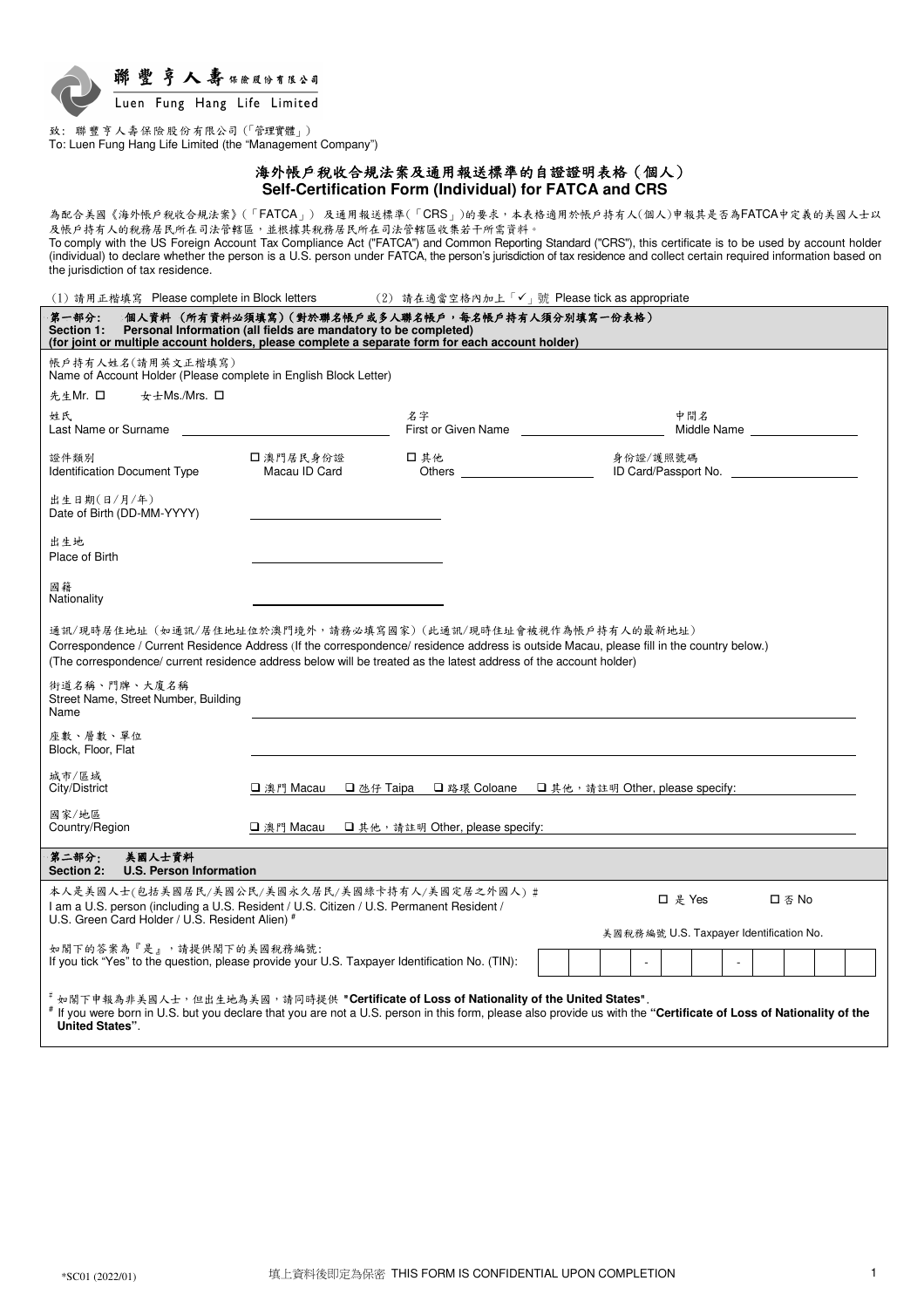# 第三部分: 稅務狀況

#### **Section 3: Tax Status i.** 本人在此聲明 **I hereby declare that,**:

(請在適當的方格上填上「✓」及填寫所需資料。Please put a "✓" in the appropriate box and fill in the information, if required.)

|□ 1. 本人是<mark>澳門居民</mark>及沒有任何其他司法管轄區的稅務居民身份(稅務編號<sup>註解1</sup>:本人提供的澳門居民身份證號碼) I am a **Macau resident** with no tax residence in any other jurisdictions (TIN Note 1: The Macau SAR Resident Identity Card number provided by me)

## 2. 本人是澳門居民及擁有其他司法管轄區的稅務居民身份(請在下表列明(a)所有您的稅務居民所在司法管轄區(澳門特別行政區包括在內)及(b)該稅務居民所在 司法管轄區發給您的稅務編號註解1。)

I am a **Macau resident** with tax residence in some other jurisdictions (Please complete the following table, indicating (a) all your jurisdictions of tax residence (including Macau SAR) and (b) your  $TIN^{Note 1}$  for each jurisdiction indicated.)

| 稅務居民所在司法管轄區<br>Jurisdiction of tax residence | 稅務編號 <sup>註解1</sup><br>TIN Note 1 | 如沒有提供稅務編號,填寫理由<br>A、B或C <sup>註解4</sup><br>If no TIN available, | 如選取理由B,解釋不能取得稅務編號的<br>原因<br>If Reason B is chosen, please explain |
|----------------------------------------------|-----------------------------------|----------------------------------------------------------------|-------------------------------------------------------------------|
|                                              |                                   | enter Reason A, B or C Note 4                                  | why you are unable to obtain a TIN                                |
| 澳門 Macau                                     | (本人提供的澳門身份證號碼。The Macau           | N/A                                                            | N/A                                                               |
|                                              | SAR Resident Identity Card number |                                                                |                                                                   |
|                                              | provided by me)                   |                                                                |                                                                   |
|                                              |                                   |                                                                |                                                                   |
|                                              |                                   |                                                                |                                                                   |
|                                              |                                   |                                                                |                                                                   |
|                                              |                                   |                                                                |                                                                   |

## □ 3. 本人是<u>外地人士</u> (請在下表列明(a)所有您的稅務居民所在司法管轄區(澳門特別行政區包括在內)及(b)該稅務居民所在司法管轄區發給您的稅務編號<sup>註解1</sup>。) I am a **foreigner** (Please complete the following table, indicating (a) all your jurisdictions of tax residence (including Macau SAR) and (b) your TIN Note 1 for each jurisdiction indicated.)

| 稅務居民所在司法管轄區<br>Jurisdiction of tax residence | 稅務編號 <sup>註解1</sup><br>TIN Note 1 | 如沒有提供稅務編號,填寫理由<br>A、B或C <sup>註解4</sup><br>If no TIN available,<br>enter Reason A, B or C Note 4 | 如選取理由B,解釋不能取得稅務編號的<br>原因<br>If Reason B is chosen, please explain<br>why you are unable to obtain a TIN |
|----------------------------------------------|-----------------------------------|-------------------------------------------------------------------------------------------------|---------------------------------------------------------------------------------------------------------|
|                                              |                                   |                                                                                                 |                                                                                                         |
|                                              |                                   |                                                                                                 |                                                                                                         |
|                                              |                                   |                                                                                                 |                                                                                                         |
|                                              |                                   |                                                                                                 |                                                                                                         |

註解 Notes:

- 1. 稅務編號為稅務居民所在司法管轄區稅務編號或具有等同功能的認別編號。如欲了解相關稅務居民司法管轄區發佈的稅務編號,您可瀏覽經濟合作與發展組織網 頁 https://www.oecd.org/tax/automatic-exchange/crs-implementation-and-assistance/tax-identification-numbers/。
- "TIN" refers to Jurisdiction of Tax Residence's Taxpayer Identification Number or functional equivalent number. For more guidance on a TIN issued by the relevant jurisdiction of tax residence, please visit the Organisation for Economic Co-operation and Development website at https://www.oecd.org/tax/automaticexchange/crs-implementation-and-assistance/tax-identification-numbers/.
- 2. 如帳戶持有人的稅務居民所在司法管轄區多於3個,可另紙填寫
- If the Account Holder has more than three jurisdictions of tax residence, please use a separate sheet.

3. 如帳戶持有人在澳門特別行政區有納稅義務,稅務編號是其納稅人編號或澳門特別行政區居民身份證編號;如外地人士在本澳已獲發稅務編號,稅務編號是其在 本澳之任一稅務編號,例如職業稅、營業稅或房屋稅納稅人編號。

If the Account Holder has tax obligation in the Macau SAR, the TIN is the taxpayer number or the Macau SAR resident identity card number. If the foreigner has been issued the TIN in Macau, the TIN should be any one of the TINs of Macau SAR, e.g. salary taxpayer number, business taxpayer number or property taxpayer number.

4. 理由 A – 帳戶持有人的稅務居民所在司法管轄區並沒有向其居民發出稅務編號。

Reason A – The jurisdiction of tax residence of the Account Holder does not issue TINs to its residents.

理由 B - 帳戶持有人不能取得稅務編號。如選取這一理由,請您於列表解釋您不能取得稅務編號的原因。

Reason B – The Account Holder is otherwise unable to obtain a TIN. Please explain why you are unable to obtain a TIN in the table if you have selected this reason.

理由 C – 帳戶持有人毋須提供稅務編號。稅務居民所在司法管轄區的主管機關不需要帳戶持有人披露稅務編號。

Reason C – No TIN is required. The authorities of the jurisdiction of tax residence do not require the TIN to be disclosed.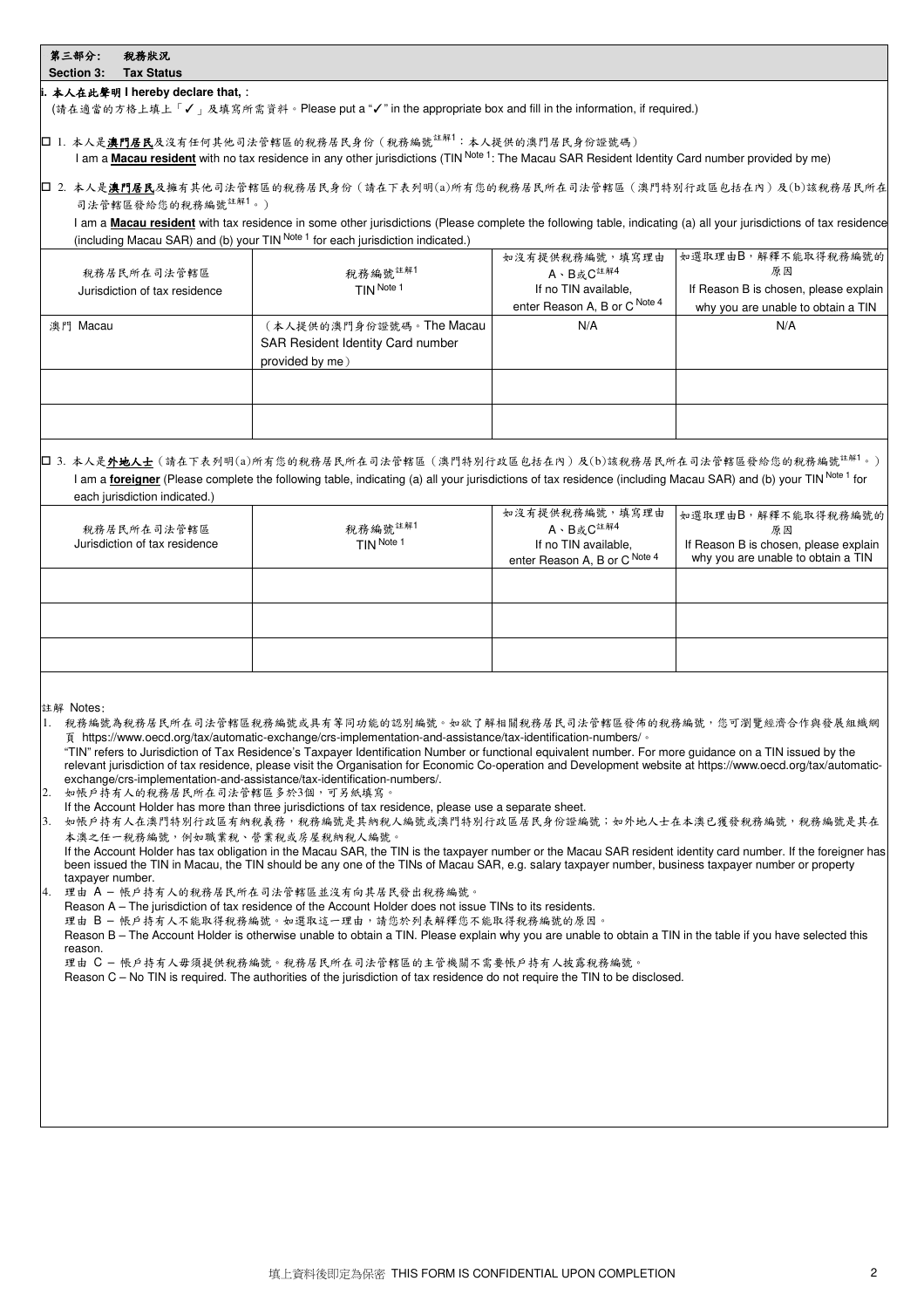|                                                                                                                                                                                                                                                                                                                                                    |                                                                                                                                                                                                                                | 如果您不是通訊地址或現時住址的稅務居民,請根據情況選擇以下一個原因。<br>If you are not a tax resident in the Jurisdiction of Correspondence Address or Current Residence Address, please select one of the following<br>reasons as applicable.                                                                                                               |  |  |  |  |  |
|----------------------------------------------------------------------------------------------------------------------------------------------------------------------------------------------------------------------------------------------------------------------------------------------------------------------------------------------------|--------------------------------------------------------------------------------------------------------------------------------------------------------------------------------------------------------------------------------|----------------------------------------------------------------------------------------------------------------------------------------------------------------------------------------------------------------------------------------------------------------------------------------------------------------------------|--|--|--|--|--|
|                                                                                                                                                                                                                                                                                                                                                    | □                                                                                                                                                                                                                              | 1. 本人是一名學生,就讀於目前居留司法管轄區內的教育機構,並持有相關的有效簽證;或<br>I am a student at an educational institution in the jurisdiction where I currently reside and hold the appropriate visa; or                                                                                                                                                  |  |  |  |  |  |
|                                                                                                                                                                                                                                                                                                                                                    | □                                                                                                                                                                                                                              | 2. 本人是一名在目前居留司法管轄區的教師、培訓人員、實習生、或教育或文化交流訪問計劃的參加者,並持有相關的有效簽證;或<br>I am a teacher, a trainee, or intern at an educational institution or a participant in an educational or cultural exchange visitor program in the jurisdiction<br>where I currently reside, and hold the appropriate visa; or                              |  |  |  |  |  |
|                                                                                                                                                                                                                                                                                                                                                    | ❏                                                                                                                                                                                                                              | 3. 本人是一名外國人,並被派駐目前居留司法管轄區之外交崗位或在目前居留司法管轄區的領事館或大使館擔任職位; 或<br>I am a foreign individual assigned to a diplomatic post or a position in a consulate or embassy in the jurisdiction where I currently reside; or                                                                                                               |  |  |  |  |  |
|                                                                                                                                                                                                                                                                                                                                                    | □                                                                                                                                                                                                                              | 4.本人是一名來往目前居留司法管轄區及其他居留司法管轄區之間行駛途中的船隻、卡車或火車上的僱員。<br>I am an employee working on a vessel, truck or train travelling between the jurisdiction where I currently reside and other jurisdictions.                                                                                                                             |  |  |  |  |  |
|                                                                                                                                                                                                                                                                                                                                                    | □<br>5. 上述合理解釋皆不適用,因此本人提供下列合理解釋以支持本人的稅務居住地區:<br>The aforementioned reasonable explanation is NOT applicable to me and I therefore provide the following reasonable explanation to support my<br>jurisdiction of tax residence: |                                                                                                                                                                                                                                                                                                                            |  |  |  |  |  |
|                                                                                                                                                                                                                                                                                                                                                    |                                                                                                                                                                                                                                |                                                                                                                                                                                                                                                                                                                            |  |  |  |  |  |
|                                                                                                                                                                                                                                                                                                                                                    | 第四部分:                                                                                                                                                                                                                          | 聲明及收集及使用個人資料之同意                                                                                                                                                                                                                                                                                                            |  |  |  |  |  |
|                                                                                                                                                                                                                                                                                                                                                    | <b>Section 4:</b>                                                                                                                                                                                                              | Declaration and Consent relating to the Collection and Use of Personal Data                                                                                                                                                                                                                                                |  |  |  |  |  |
|                                                                                                                                                                                                                                                                                                                                                    |                                                                                                                                                                                                                                | 下列聲明只適用於美國人士 (即閣下就上述第二部分有關問題的答案為「是」):<br>The following certification is applicable for a U.S. person (i.e. you have ticked "Yes" in the relevant question of Section 2 above) only:                                                                                                                                        |  |  |  |  |  |
|                                                                                                                                                                                                                                                                                                                                                    |                                                                                                                                                                                                                                | 在願受作假證供的懲處下,本人聲明:                                                                                                                                                                                                                                                                                                          |  |  |  |  |  |
|                                                                                                                                                                                                                                                                                                                                                    |                                                                                                                                                                                                                                | Under penalty of perjury, I certify that:                                                                                                                                                                                                                                                                                  |  |  |  |  |  |
|                                                                                                                                                                                                                                                                                                                                                    | (i)                                                                                                                                                                                                                            | 本表格所示的號碼是本人正確的美國稅務編號 (Taxpayer Identification Number); 及                                                                                                                                                                                                                                                                   |  |  |  |  |  |
|                                                                                                                                                                                                                                                                                                                                                    |                                                                                                                                                                                                                                | The number shown on this form is my correct U.S. Taxpayer Identification Number; and                                                                                                                                                                                                                                       |  |  |  |  |  |
|                                                                                                                                                                                                                                                                                                                                                    | (ii)                                                                                                                                                                                                                           | 本人不需要缴納後備預扣稅,因為(a) 本人獲豁免不需繳納後備預扣稅,或(b) 本人未有收到美國國家稅務局(「美國國稅局」)通知指因本人未能申報                                                                                                                                                                                                                                                    |  |  |  |  |  |
|                                                                                                                                                                                                                                                                                                                                                    |                                                                                                                                                                                                                                | 所有利息或股息而需繳交後備預扣稅,或(C)美國國稅局告知本人不再需要繳交後備預扣稅;及                                                                                                                                                                                                                                                                                |  |  |  |  |  |
|                                                                                                                                                                                                                                                                                                                                                    |                                                                                                                                                                                                                                | I am not subject to backup withholding because: (a) I am exempt from backup withholding, or (b) I have not been notified by the U.S. Internal Revenue<br>Service (IRS) that I am subject to backup withholding as a result of a failure to report all interest or dividends, or (c) the U.S. IRS has notified me that I am |  |  |  |  |  |
|                                                                                                                                                                                                                                                                                                                                                    |                                                                                                                                                                                                                                | no longer subject to backup withholding; and                                                                                                                                                                                                                                                                               |  |  |  |  |  |
|                                                                                                                                                                                                                                                                                                                                                    | (iii)                                                                                                                                                                                                                          | 本人是美國公民,或其他美國人士。                                                                                                                                                                                                                                                                                                           |  |  |  |  |  |
|                                                                                                                                                                                                                                                                                                                                                    |                                                                                                                                                                                                                                | I am a U.S. citizen or other U.S. person.                                                                                                                                                                                                                                                                                  |  |  |  |  |  |
|                                                                                                                                                                                                                                                                                                                                                    |                                                                                                                                                                                                                                |                                                                                                                                                                                                                                                                                                                            |  |  |  |  |  |
|                                                                                                                                                                                                                                                                                                                                                    |                                                                                                                                                                                                                                | 如閣下為美國人士,閣下須同意上述的聲明。美國國稅局並不要求閣下同意其他與避免預扣稅無關的條文。                                                                                                                                                                                                                                                                            |  |  |  |  |  |
|                                                                                                                                                                                                                                                                                                                                                    |                                                                                                                                                                                                                                | For a U.S. person, you are required to provide the certifications contained in the above paragraph. The U.S. IRS does not require your consent to any provision of this<br>document other than the certifications required to avoid backup withholdings.                                                                   |  |  |  |  |  |
|                                                                                                                                                                                                                                                                                                                                                    |                                                                                                                                                                                                                                |                                                                                                                                                                                                                                                                                                                            |  |  |  |  |  |
|                                                                                                                                                                                                                                                                                                                                                    |                                                                                                                                                                                                                                | 下列聲明只適用於非美國人士(即閣下就上述第二部分有關問題的答案為「否」):                                                                                                                                                                                                                                                                                      |  |  |  |  |  |
|                                                                                                                                                                                                                                                                                                                                                    |                                                                                                                                                                                                                                | The following certification is applicable for a non-U.S. person (i.e. you have ticked "No" in the relevant question of Section 2 above) only:                                                                                                                                                                              |  |  |  |  |  |
|                                                                                                                                                                                                                                                                                                                                                    |                                                                                                                                                                                                                                | 在願受作假證供的懲處下,本人聲明已檢查本表格中所填寫的資料,且據本人所知與所信,所填的資料均為真實、正確及完整。此外,本人願受偽證罪的法律制裁下,確                                                                                                                                                                                                                                                 |  |  |  |  |  |
|                                                                                                                                                                                                                                                                                                                                                    | 認下列事項:                                                                                                                                                                                                                         |                                                                                                                                                                                                                                                                                                                            |  |  |  |  |  |
|                                                                                                                                                                                                                                                                                                                                                    |                                                                                                                                                                                                                                | Under penalties of perjury, I declare that I have examined the information on this form and to the best of my knowledge and belief it is true, correct, and complete. I further<br>certify under penalties of perjury that:                                                                                                |  |  |  |  |  |
|                                                                                                                                                                                                                                                                                                                                                    | (i)                                                                                                                                                                                                                            | 本人為本表格涉及的所有收入的最終受益人(或授權代表最終受益人簽署的人士),或運用本表以聲明本人之FATCA身分;及                                                                                                                                                                                                                                                                  |  |  |  |  |  |
|                                                                                                                                                                                                                                                                                                                                                    |                                                                                                                                                                                                                                | I am the individual that is the beneficial owner (or am authorized to sign for the individual that is the beneficial owner) of all the income to which this form                                                                                                                                                           |  |  |  |  |  |
|                                                                                                                                                                                                                                                                                                                                                    |                                                                                                                                                                                                                                | relates or am using this form to document myself for FATCA purposes; and                                                                                                                                                                                                                                                   |  |  |  |  |  |
|                                                                                                                                                                                                                                                                                                                                                    | (ii)                                                                                                                                                                                                                           | 於第一部分所示之人名非為美國人士。<br>The person named on Section 1 is not a U.S. person.                                                                                                                                                                                                                                                   |  |  |  |  |  |
|                                                                                                                                                                                                                                                                                                                                                    |                                                                                                                                                                                                                                |                                                                                                                                                                                                                                                                                                                            |  |  |  |  |  |
|                                                                                                                                                                                                                                                                                                                                                    |                                                                                                                                                                                                                                |                                                                                                                                                                                                                                                                                                                            |  |  |  |  |  |
|                                                                                                                                                                                                                                                                                                                                                    |                                                                                                                                                                                                                                | 下列聲明適用於所有人士:                                                                                                                                                                                                                                                                                                               |  |  |  |  |  |
|                                                                                                                                                                                                                                                                                                                                                    |                                                                                                                                                                                                                                | The following certification is applicable for all person:                                                                                                                                                                                                                                                                  |  |  |  |  |  |
|                                                                                                                                                                                                                                                                                                                                                    |                                                                                                                                                                                                                                | 本人明白,本人提供的資料適用於帳戶持有人與聯豐亨人壽保險股份有限公司關係的所有條款及細則的規範,當中列明聯豐亨人壽保險股份有限公司可如何使用及分享                                                                                                                                                                                                                                                  |  |  |  |  |  |
|                                                                                                                                                                                                                                                                                                                                                    | 由本人所提供的資料。                                                                                                                                                                                                                     |                                                                                                                                                                                                                                                                                                                            |  |  |  |  |  |
|                                                                                                                                                                                                                                                                                                                                                    |                                                                                                                                                                                                                                | Il understand that the information supplied by me is covered by the full provisions of the terms and conditions governing the Account Holder's relationship with Luen Fung<br>Hang Life Limited, setting out how Luen Fung Hang Life Limited may use and share the information supplied by me.                             |  |  |  |  |  |
|                                                                                                                                                                                                                                                                                                                                                    |                                                                                                                                                                                                                                |                                                                                                                                                                                                                                                                                                                            |  |  |  |  |  |
|                                                                                                                                                                                                                                                                                                                                                    |                                                                                                                                                                                                                                | 本人知悉本表格所載資料和關於帳戶持有人及任何須申報帳戶的資料將向澳門特別行政區政府財政局申報,而有關資料將按照金融帳戶信息交換協定,被轉交到帳戶持                                                                                                                                                                                                                                                  |  |  |  |  |  |
| 有人所屬的稅務居民所在司法管轄區的稅務當局。                                                                                                                                                                                                                                                                                                                             |                                                                                                                                                                                                                                |                                                                                                                                                                                                                                                                                                                            |  |  |  |  |  |
| Il acknowledge that the information contained in this form and information regarding the Account Holder and any Reportable Account(s) may be reported to the Macau SAR<br>Financial Services Bureau and exchanged with tax authorities of such jurisdictions of tax residence of the Account Holder, pursuant to agreements for exchange financial |                                                                                                                                                                                                                                |                                                                                                                                                                                                                                                                                                                            |  |  |  |  |  |
| account information.                                                                                                                                                                                                                                                                                                                               |                                                                                                                                                                                                                                |                                                                                                                                                                                                                                                                                                                            |  |  |  |  |  |
|                                                                                                                                                                                                                                                                                                                                                    |                                                                                                                                                                                                                                |                                                                                                                                                                                                                                                                                                                            |  |  |  |  |  |
|                                                                                                                                                                                                                                                                                                                                                    |                                                                                                                                                                                                                                | 本人證明,就與本表格所有相關的帳戶,本人作為帳戶持有人簽署本表格。                                                                                                                                                                                                                                                                                          |  |  |  |  |  |
|                                                                                                                                                                                                                                                                                                                                                    | I certify that I am the Account Holder to sign all the account(s) to which this form relates.                                                                                                                                  |                                                                                                                                                                                                                                                                                                                            |  |  |  |  |  |